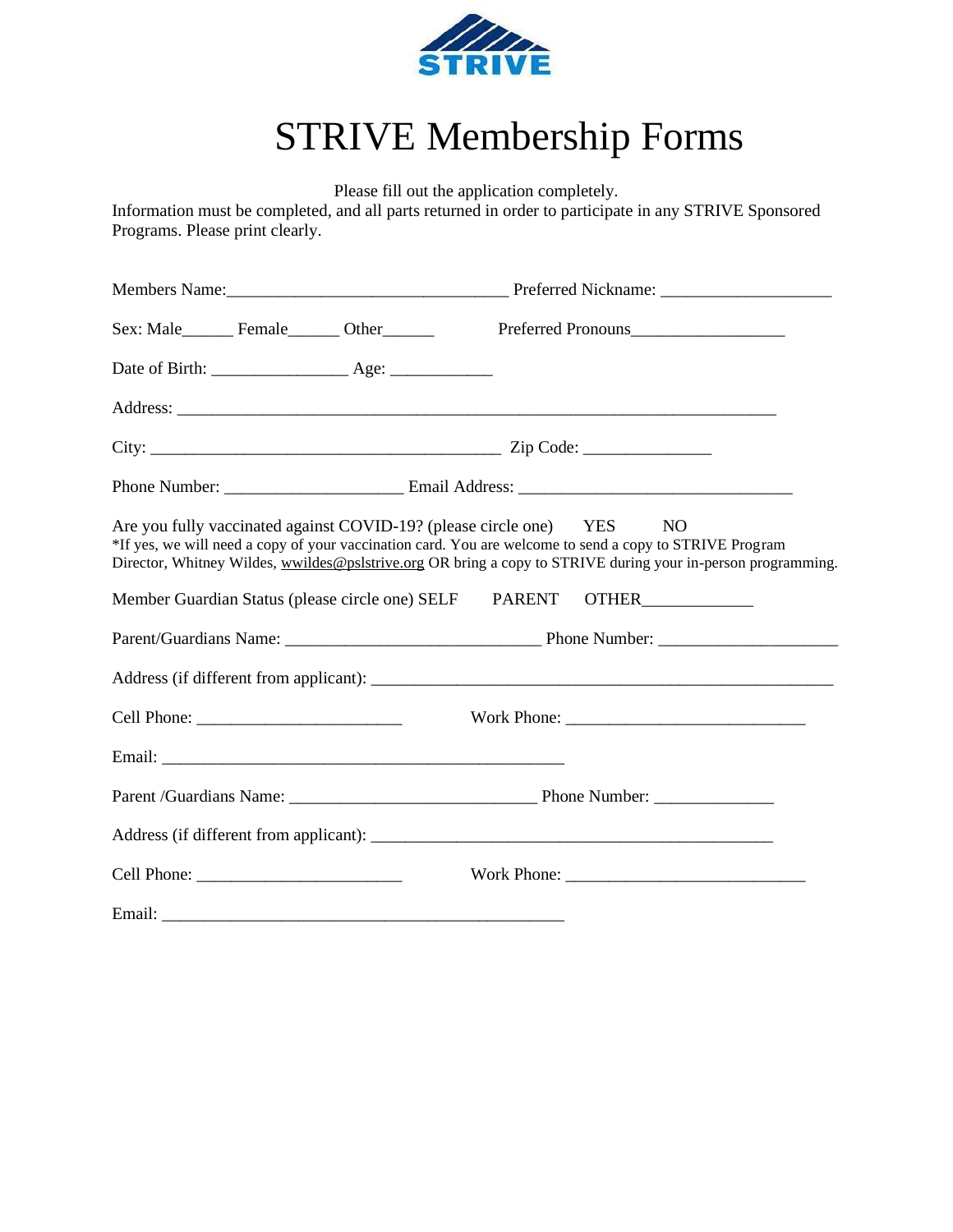## **MEMBER INFORMATION:**

Please complete the following section as thoroughly as possible. This information enables us to plan a safe and successful experience for the member.

| ADD                         | Autism_         | Diabetes_                | PDD              |
|-----------------------------|-----------------|--------------------------|------------------|
| ADHD                        | Bi Polar        | Dual Diagnosis_          | Quadriplegic_    |
| Asthma                      | Blind_          | Down Syndrome_           | Scoliosis_       |
| Apraxia                     | Brain Injury_   | Intellectual Disability_ | Seizure Disorder |
| Arthritis                   | Cerebral Palsy_ | OCD                      | Spina Bifida_    |
| Asperger's<br><b>OTHER:</b> | Deaf            | Paraplegic_              |                  |
|                             |                 |                          |                  |

Disabilities: (please check any that apply and add any additional under "other")

Please circle all that apply:

| Uses Wheelchair     |  | Y N Has Seizures         |     | Y N Has Catheter        | Y N |
|---------------------|--|--------------------------|-----|-------------------------|-----|
| Uses Walker         |  | Y N Takes Medication     | Y N | Loose Stool             | Y N |
| <b>Wears Braces</b> |  | Y N Wears Collection Bag |     | Y N Wears Helmet        | Y N |
| Uses Crutches       |  | Y N Incontinence         | Y N | Has Shunt               | Y N |
| Has Allergies       |  | Y N Has Special Diet     | Y N | Chair Repositioning Y N |     |

Please describe in detail what assistance is needed in the areas noted above:

Communication: How does the member communicate? Please note any special signs or gestures if applicable?

**FOOD ALLERGIES:** If the student has food allergies, please give us more information

| <b>FOOD</b>                            | Reaction | Treatment                                                                                                            |  |
|----------------------------------------|----------|----------------------------------------------------------------------------------------------------------------------|--|
|                                        |          | <u> 1989 - Johann John Stein, markin fan it ferstjer fan it ferstjer fan it ferstjer fan it ferstjer fan it fers</u> |  |
|                                        |          |                                                                                                                      |  |
|                                        |          |                                                                                                                      |  |
|                                        |          |                                                                                                                      |  |
| <b>Behavioral Concerns:</b>            |          |                                                                                                                      |  |
| Please describe any behavioral issues: |          |                                                                                                                      |  |
|                                        |          |                                                                                                                      |  |
|                                        |          |                                                                                                                      |  |
|                                        |          |                                                                                                                      |  |